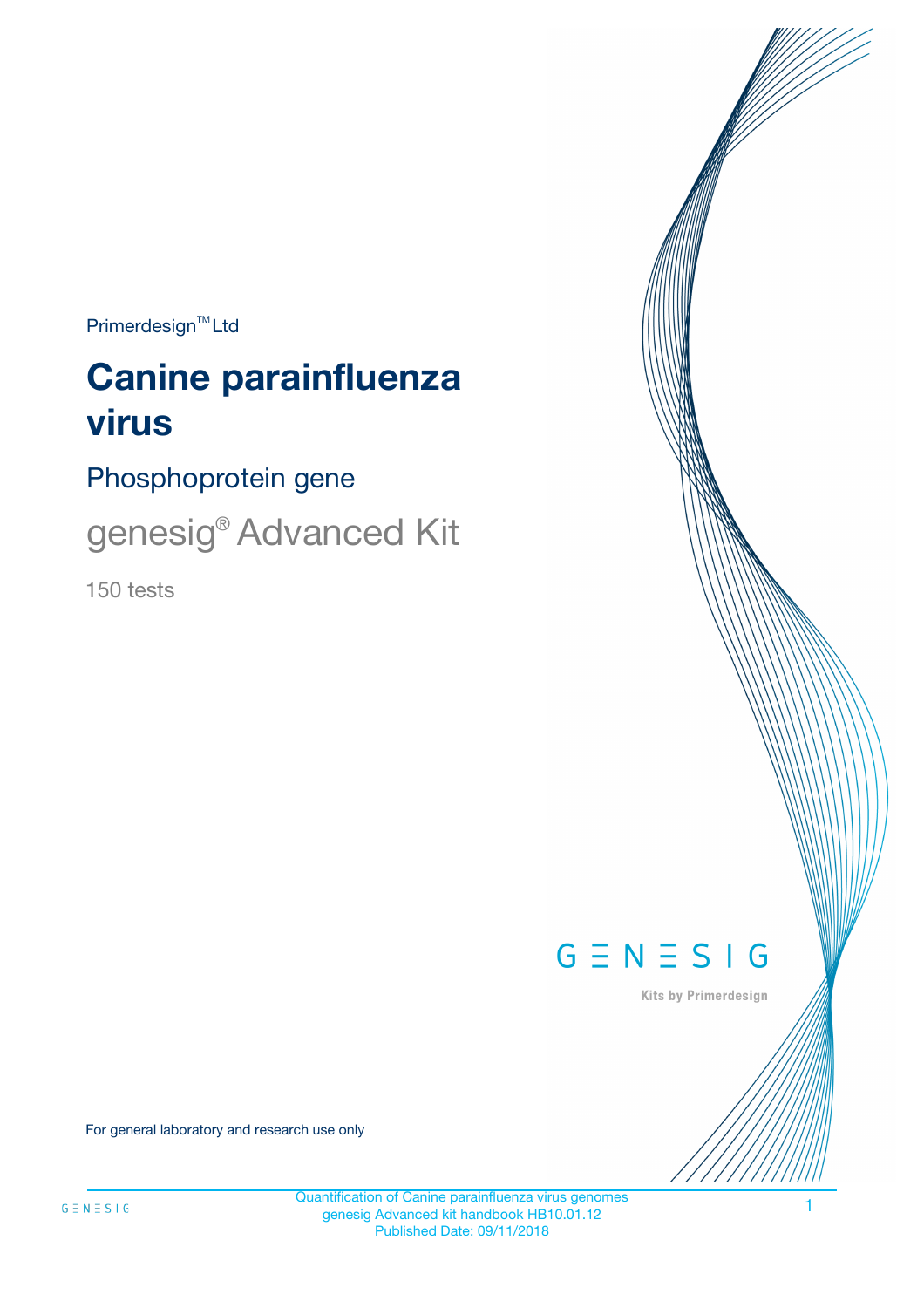### Introduction to Canine parainfluenza virus

Canine Parainfluenza Virus (CPiV) is a single-stranded RNA virus of the virus family Paramyxoviridae and typically causes mild respiratory tract infections in dogs. The genome is estimated to be between 15 and 19kb in size.

The disease is highly contagious and spreads quickly among dogs that are housed together. The virus is transmitted via contact with the nasal secretions of infected dogs and aerosol transmission. CPiV infection is restricted to the upper respiratory tract. Here, it is capable of causing damage to the epithelium lining the trachea and may result in secondary infection by other pathogens, which can complicate the infection.

Dogs infected with CPiV often experience dry coughing and nasal discharge. Dogs may retch, and possibly produce mucous. A lack of energy and loss of appetite are also observed. The symptoms typically last for 10 to 21 days.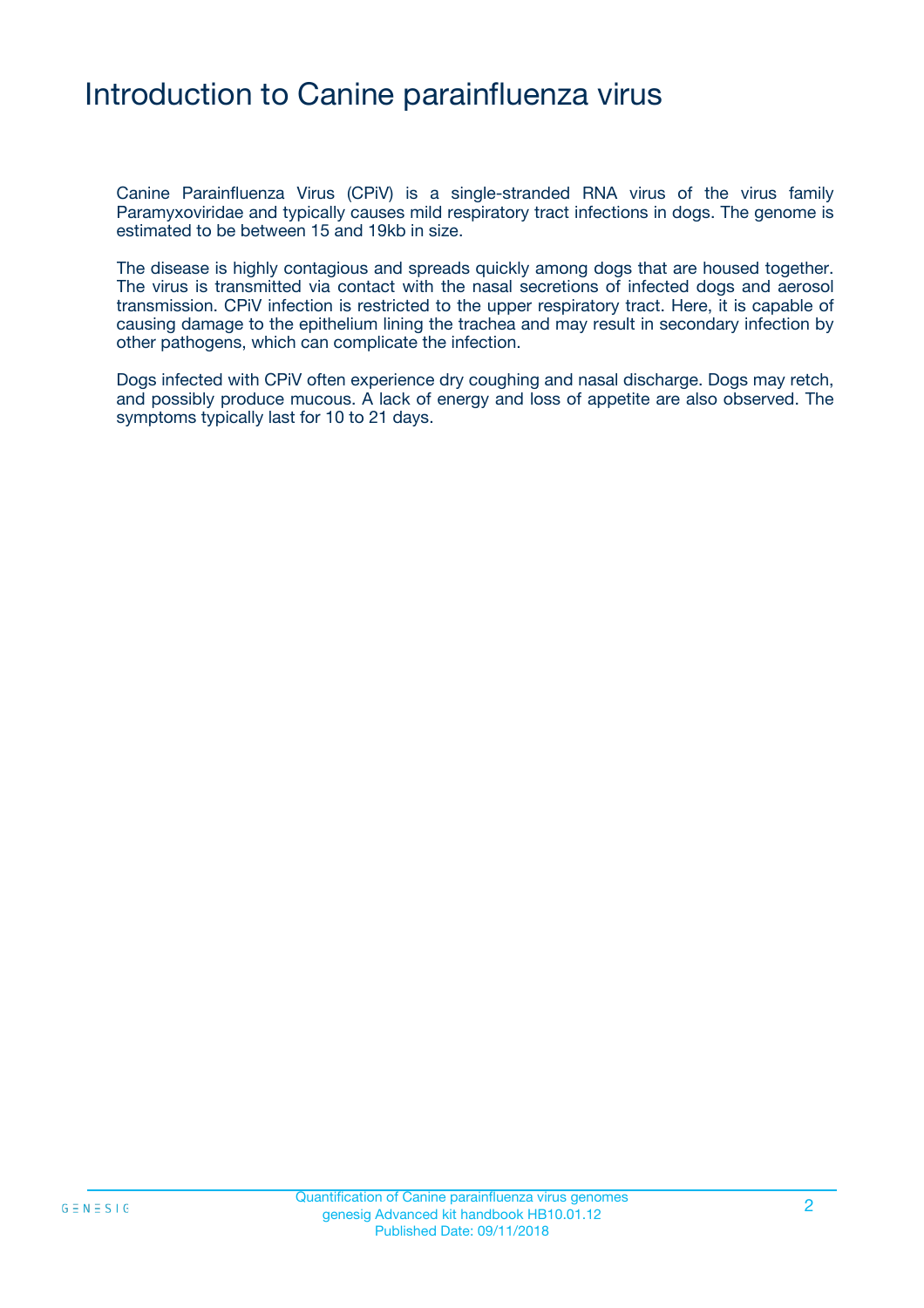## **Specificity**

The Primerdesign genesig Kit for Canine parainfluenza virus (CPIV) genomes is designed for the in vitro quantification of CPIV genomes. The kit is designed to have a broad detection profile. Specifically, the primers represent 100% homology with over 95% of the NCBI database reference sequences available at the time of design.

The dynamics of genetic variation means that new sequence information may become available after the initial design. Primerdesign periodically reviews the detection profiles of our kits and when required releases new versions.

If you require further information, or have a specific question about the detection profile of this kit then please send an e.mail to enquiry@primerdesign.co.uk and our bioinformatics team will answer your question.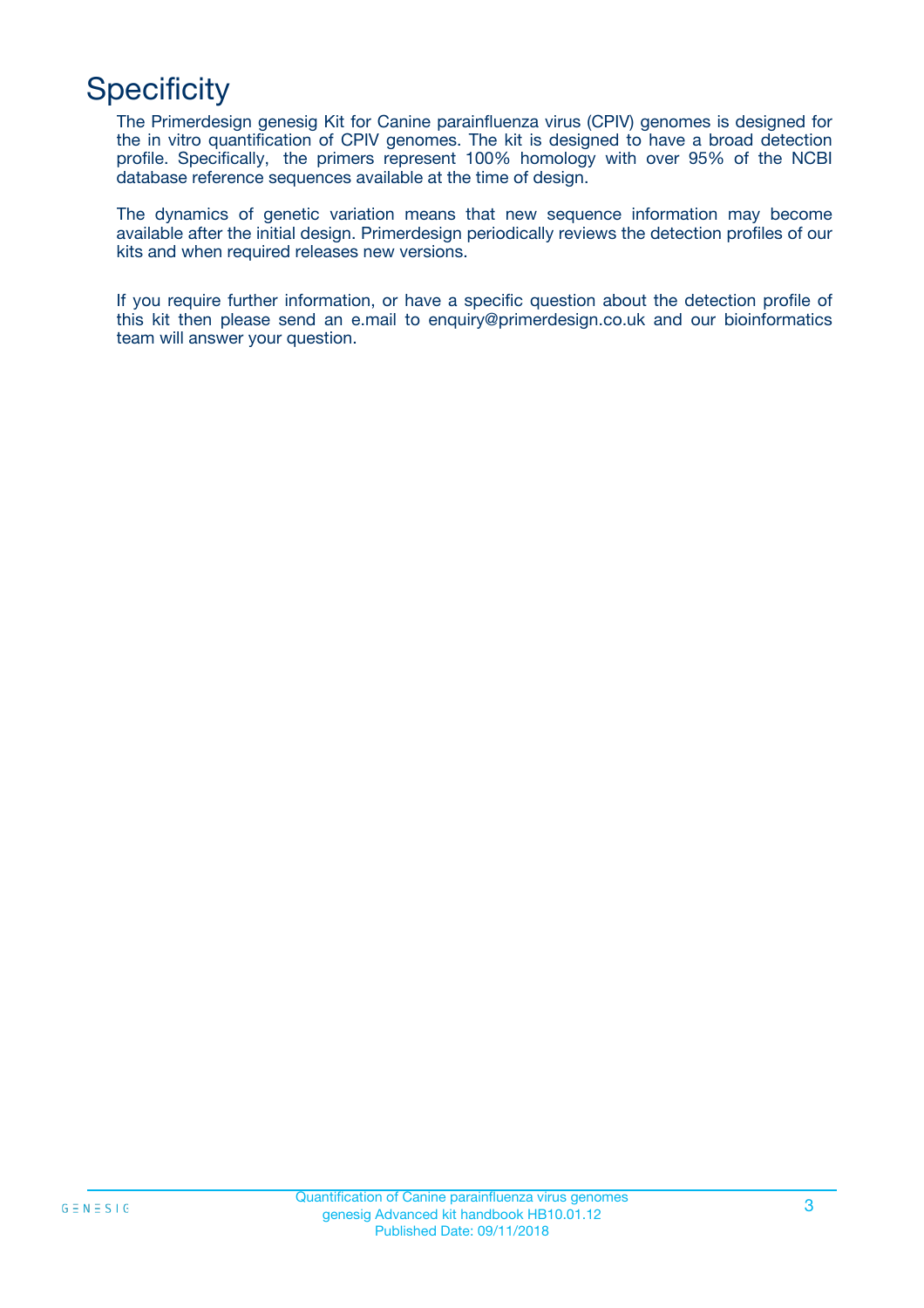### **Kit contents**

- **CPIV specific primer/probe mix (150 reactions BROWN) FAM labelled**
- **CPIV positive control template (for Standard curve RED)**
- **Internal extraction control primer/probe mix (150 reactions BROWN) VIC labelled as standard**
- **Internal extraction control RNA (150 reactions BLUE)**
- **Endogenous control primer/probe mix (150 reactions BROWN) FAM labelled**
- **RNase/DNase free water (WHITE) for resuspension of primer/probe mixes**
- **Template preparation buffer (YELLOW) for resuspension of internal control template, positive control template and standard curve preparation**

### **Reagents and equipment to be supplied by the user**

#### **Real-time PCR Instrument**

#### **Extraction kit**

This kit is recommended for use with genesig Easy DNA/RNA Extraction kit. However, it is designed to work well with all processes that yield high quality RNA and DNA with minimal PCR inhibitors.

#### **oasigTM lyophilised OneStep or Precision**®**PLUS OneStep 2X RT-qPCR Master Mix** Contains complete OneStep RT-qPCR master mix

**Pipettors and Tips**

**Vortex and centrifuge**

**Thin walled 1.5 ml PCR reaction tubes**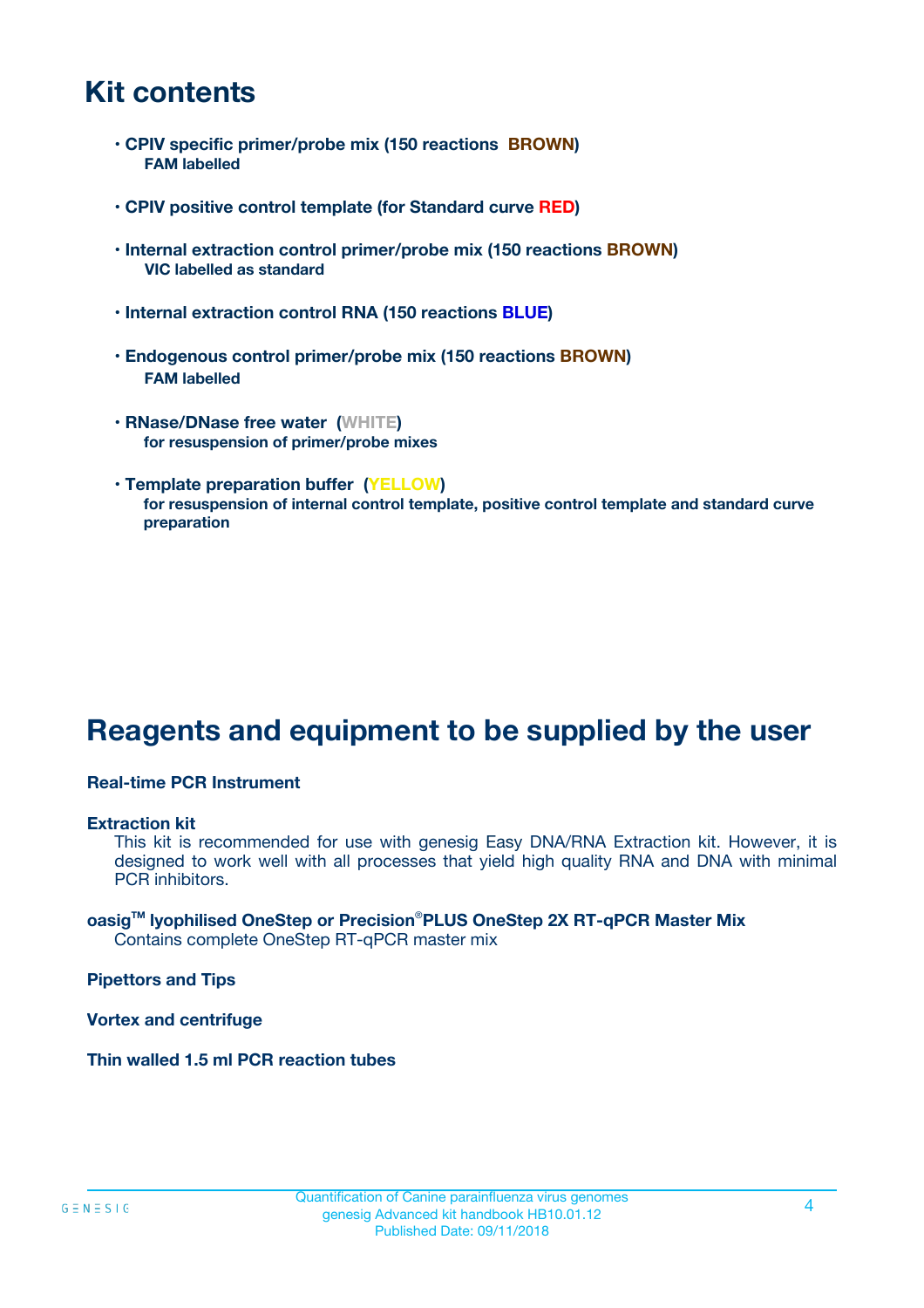### Kit storage and stability

This kit is stable at room temperature but should be stored at -20ºC on arrival. Once the lyophilised components have been resuspended they should not be exposed to temperatures above -20°C for longer than 30 minutes at a time and unnecessary repeated freeze/thawing should be avoided. The kit is stable for six months from the date of resuspension under these circumstances.

If a standard curve dilution series is prepared this can be stored frozen for an extended period. If you see any degradation in this serial dilution a fresh standard curve can be prepared from the positive control.

Primerdesign does not recommend using the kit after the expiry date stated on the pack.

### Suitable sample material

All kinds of sample material suited for PCR amplification can be used. Please ensure the samples are suitable in terms of purity, concentration, and RNA/DNA integrity (An internal PCR control is supplied to test for non specific PCR inhibitors). Always run at least one negative control with the samples. To prepare a negative-control, replace the template RNA sample with RNase/DNase free water.

### Dynamic range of test

Under optimal PCR conditions genesig CPIV detection kits have very high priming efficiencies of >95% and can detect less than 100 copies of target template.

### Notices and disclaimers

This product is developed, designed and sold for research purposes only. It is not intended for human diagnostic or drug purposes or to be administered to humans unless clearly expressed for that purpose by the Food and Drug Administration in the USA or the appropriate regulatory authorities in the country of use. During the warranty period Primerdesign genesig detection kits allow precise and reproducible data recovery combined with excellent sensitivity. For data obtained by violation to the general GLP guidelines and the manufacturer's recommendations the right to claim under guarantee is expired. PCR is a proprietary technology covered by several US and foreign patents. These patents are owned by Roche Molecular Systems Inc. and have been sub-licensed by PE Corporation in certain fields. Depending on your specific application you may need a license from Roche or PE to practice PCR. Additional information on purchasing licenses to practice the PCR process may be obtained by contacting the Director of Licensing at Roche Molecular Systems, 1145 Atlantic Avenue, Alameda, CA 94501 or Applied Biosystems business group of the Applera Corporation, 850 Lincoln Centre Drive, Foster City, CA 94404. In addition, the 5' nuclease assay and other homogeneous amplification methods used in connection with the PCR process may be covered by U.S. Patents 5,210,015 and 5,487,972, owned by Roche Molecular Systems, Inc, and by U.S. Patent 5,538,848, owned by The Perkin-Elmer Corporation.

### Trademarks

Primerdesign™ is a trademark of Primerdesign Ltd.

genesig® is a registered trademark of Primerdesign Ltd.

The PCR process is covered by US Patents 4,683,195, and 4,683,202 and foreign equivalents owned by Hoffmann-La Roche AG. BI, ABI PRISM® GeneAmp® and MicroAmp® are registered trademarks of the Applera Genomics (Applied Biosystems Corporation). BIOMEK® is a registered trademark of Beckman Instruments, Inc.; iCycler™ is a registered trademark of Bio-Rad Laboratories, Rotor-Gene is a trademark of Corbett Research. LightCycler™ is a registered trademark of the Idaho Technology Inc. GeneAmp®, TaqMan® and AmpliTaqGold® are registered trademarks of Roche Molecular Systems, Inc., The purchase of the Primerdesign ™ reagents cannot be construed as an authorization or implicit license to practice PCR under any patents held by Hoffmann-LaRoche Inc.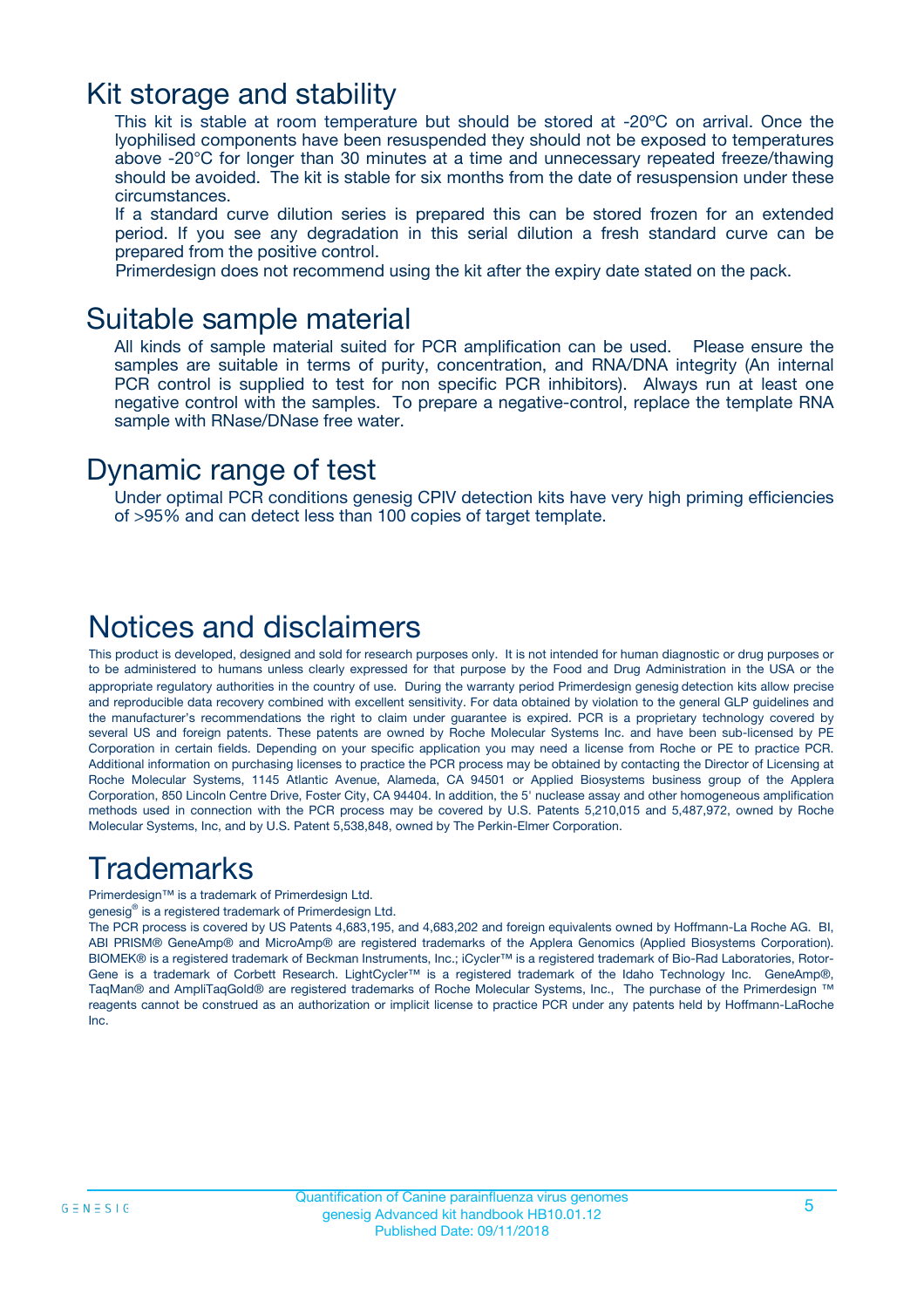### **Principles of the test**

#### **Real-time PCR**

A CPIV specific primer and probe mix is provided and this can be detected through the FAM channel.

The primer and probe mix provided exploits the so-called TaqMan® principle. During PCR amplification, forward and reverse primers hybridize to the CPIV cDNA. A fluorogenic probe is included in the same reaction mixture which consists of a DNA probe labeled with a 5`-dye and a 3`-quencher. During PCR amplification, the probe is cleaved and the reporter dye and quencher are separated. The resulting increase in fluorescence can be detected on a range of qPCR platforms.

#### **Positive control**

For copy number determination and as a positive control for the PCR set up, the kit contains a positive control template.

This can be used to generate a standard curve of CPIV copy number / Cq value. Alternatively the positive control can be used at a single dilution where full quantitative analysis of the samples is not required. Each time the kit is used, at least one positive control reaction must be included in the run. A positive result indicates that the primers and probes for detecting the target CPIV gene worked properly in that particular experimental scenario. If a negative result is obtained the test results are invalid and must be repeated. Care should be taken to ensure that the positive control does not contaminate any other kit component which would lead to false-positive results. This can be achieved by handling this component in a Post PCR environment. Care should also be taken to avoid cross-contamination of other samples when adding the positive control to the run. This can be avoided by sealing all other samples and negative controls before pipetting the positive control into the positive control well.

#### **Negative control**

To validate any positive findings a negative control reaction should be included every time the kit is used. For this reaction the RNase/DNase free water should be used instead of template. A negative result indicates that the reagents have not become contaminated while setting up the run.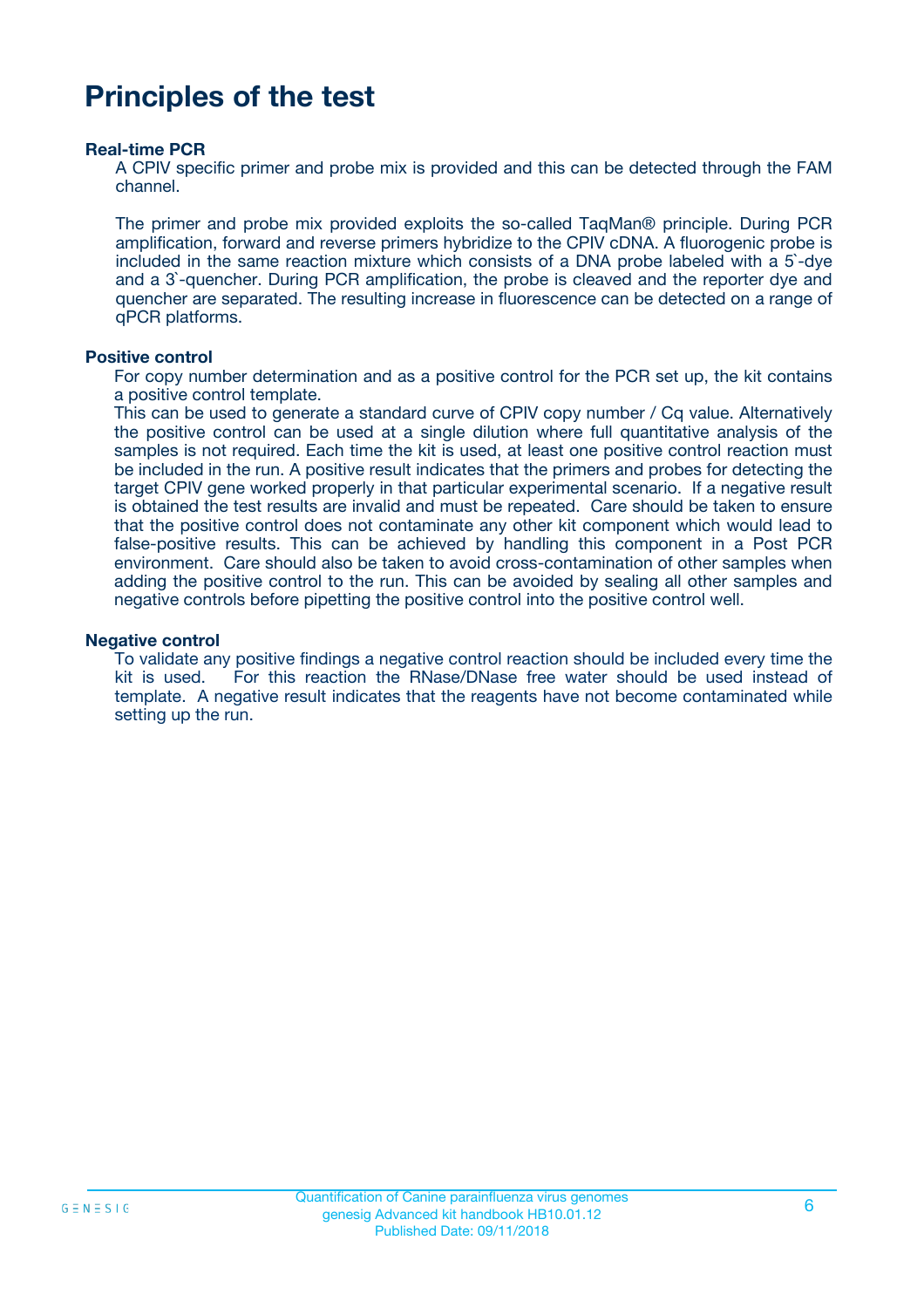#### **Internal RNA extraction control**

When performing RNA extraction, it is often advantageous to have an exogenous source of RNA template that is spiked into the lysis buffer. This control RNA is then co-purified with the sample RNA and can be detected as a positive control for the extraction process. Successful co-purification and qPCR for the control RNA also indicates that PCR inhibitors are not present at a high concentration.

A separate qPCR primer/probe mix are supplied with this kit to detect the exogenous RNA using qPCR. The PCR primers are present at PCR limiting concentrations which allows multiplexing with the target sequence primers. Amplification of the control cDNA does not interfere with detection of the CPIV target cDNA even when present at low copy number. The Internal control is detected through the VIC channel and gives a Cq value of 28+/-3 depending on the level of sample dilution.

#### **Endogenous control**

To confirm extraction of a valid biological template, a primer and probe mix is included to detect an endogenous gene. Detection of the endogenous control is through the FAM channel and it is NOT therefore possible to perform a multiplex with the CPIV primers. A poor endogenous control signal may indicate that the sample did not contain sufficient biological material.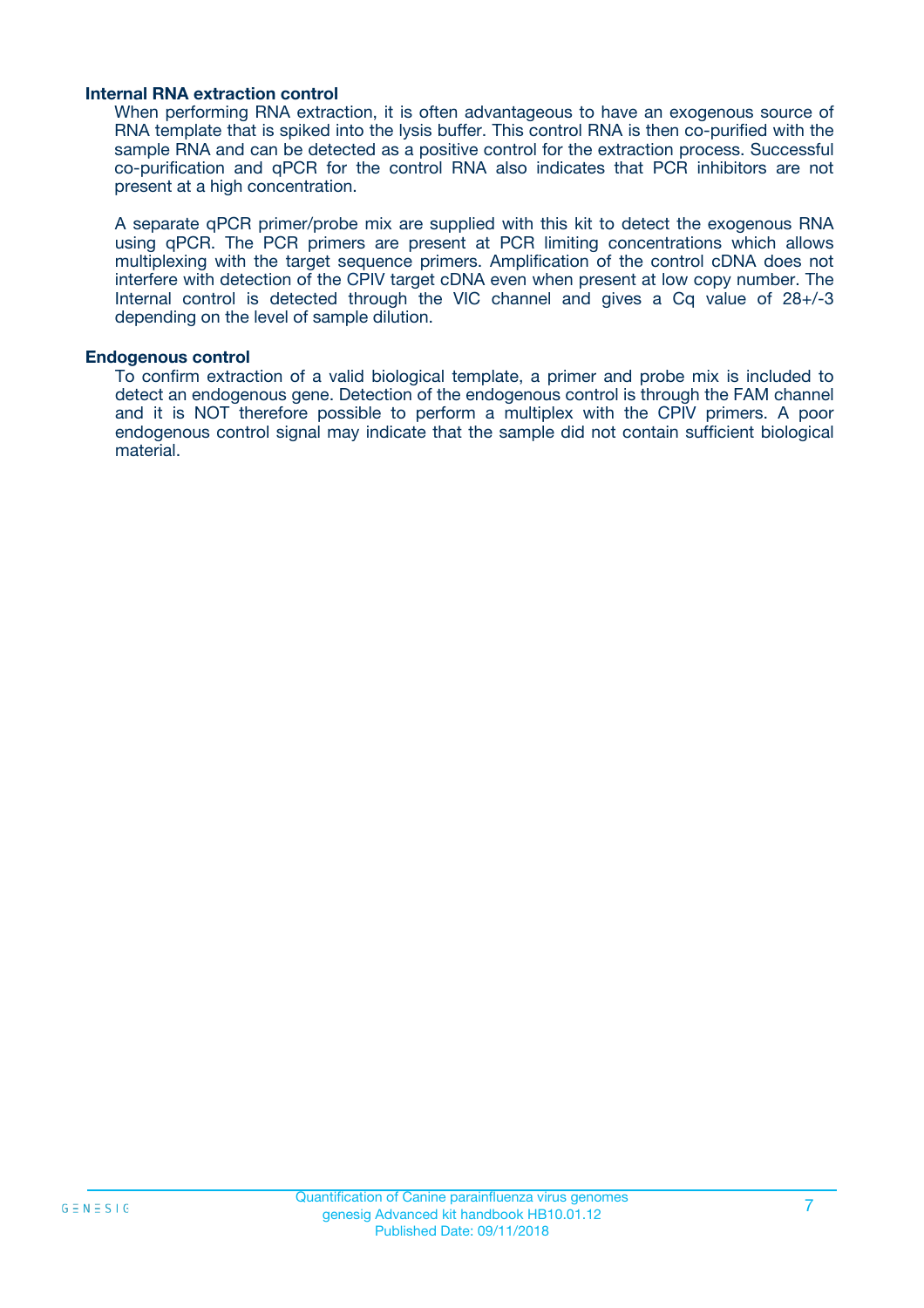### Resuspension protocol

To minimize the risk of contamination with foreign DNA, we recommend that all pipetting be performed in a PCR clean environment. Ideally this would be a designated PCR lab or PCR cabinet. Filter tips are recommended for all pipetting steps.

- **1. Pulse-spin each tube in a centrifuge before opening.** This will ensure lyophilised primer and probe mix is in the base of the tube and is not spilt upon opening the tube.
- **2. Resuspend the primer/probe mixes in the RNase/DNase free water supplied, according to the table below:**

To ensure complete resuspension, vortex each tube thoroughly.

| Component - resuspend in water                       | Volume   |
|------------------------------------------------------|----------|
| <b>Pre-PCR pack</b>                                  |          |
| CPIV primer/probe mix (BROWN)                        | $165$ µl |
| Internal extraction control primer/probe mix (BROWN) | $165$ µl |
| Endogenous control primer/probe mix (BROWN)          | 165 µl   |

**3. Resuspend the internal control template and positive control template in the template preparation buffer supplied, according to the table below:** To ensure complete resuspension, vortex each tube thoroughly.

| Component - resuspend in template preparation buffer |             |  |  |
|------------------------------------------------------|-------------|--|--|
| <b>Pre-PCR heat-sealed foil</b>                      |             |  |  |
| Internal extraction control RNA (BLUE)               |             |  |  |
| <b>Post-PCR heat-sealed foil</b>                     |             |  |  |
| CPIV Positive Control Template (RED) *               | $500$ $\mu$ |  |  |

\* This component contains high copy number template and is a VERY significant contamination risk. It must be opened and handled in a separate laboratory environment, away from the other components.

### RNA extraction

The internal extraction control RNA can be added either to the RNA lysis/extraction buffer or to the RNA sample once it has been resuspended in lysis buffer.

#### **DO NOT add the internal extraction control RNA directly to the unprocessed biological sample as this will lead to degradation and a loss in signal.**

- **1. Add 4µ**l **of the Internal extraction control RNA (BLUE) to each sample in RNA lysis/extraction buffer per sample.**
- **2. Complete RNA extraction according to the manufacturer's protocols.**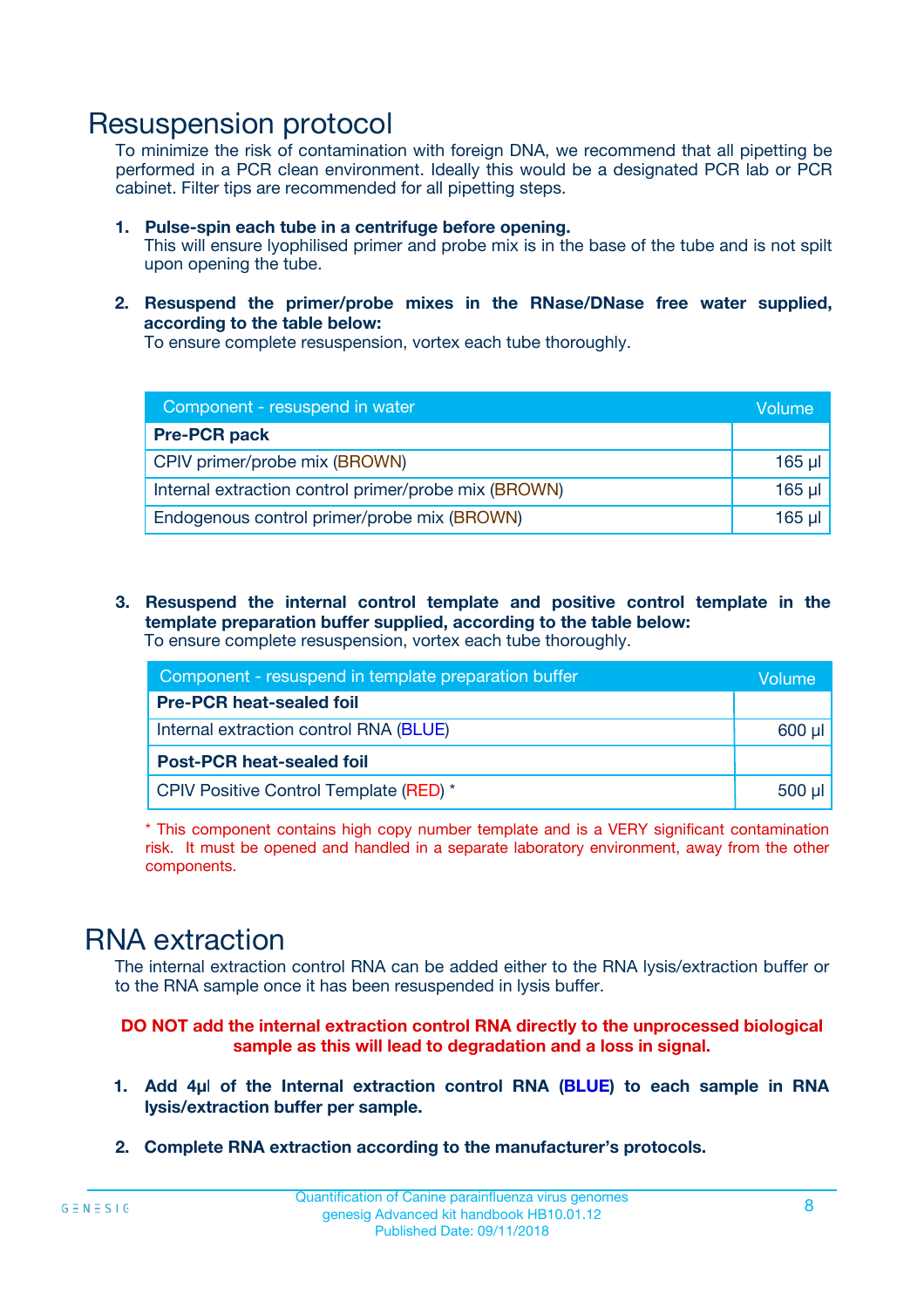# OneStep RT-qPCR detection protocol

#### **For optimum performance and sensitivity.**

All pipetting steps and experimental plate set up should be performed on ice. After the plate is poured proceed immediately to the OneStep amplification protocol. Prolonged incubation of reaction mixes at room temperature can lead to PCR artifacts that reduce the sensitivity of detection.

#### **1. For each RNA sample prepare a reaction mix according to the table below: Include sufficient reactions for positive and negative controls.**

| Component                                                    | <b>Volume</b> |
|--------------------------------------------------------------|---------------|
| oasig OneStep or PrecisionPLUS OneStep 2X RT-qPCR Master Mix | $10 \mu$      |
| CPIV primer/probe mix (BROWN)                                | 1 µI          |
| Internal extraction control primer/probe mix (BROWN)         | 1 µl          |
| <b>RNase/DNase free water (WHITE)</b>                        | $3 \mu$       |
| <b>Final Volume</b>                                          | 15 µl         |

**2. For each RNA sample prepare an endogenous control reaction according to the table below (optional):**

This control reaction will provide crucial information regarding the quality of the biological sample.

| Component                                                    | Volume          |
|--------------------------------------------------------------|-----------------|
| oasig OneStep or PrecisionPLUS OneStep 2X RT-qPCR Master Mix | 10 µl           |
| Endogenous control primer/probe mix (BROWN)                  | 1 µl            |
| <b>RNase/DNase free water (WHITE)</b>                        | $4 \mu$         |
| <b>Final Volume</b>                                          | $15$ µl $\vert$ |

- **3. Pipette 15µl of these mixes into each well according to your qPCR experimental plate set up.**
- **4. Pipette 5µl of RNA template into each well, according to your experimental plate set up.**

For negative control wells use 5µl of RNase/DNase free water. The final volume in each well is 20µl.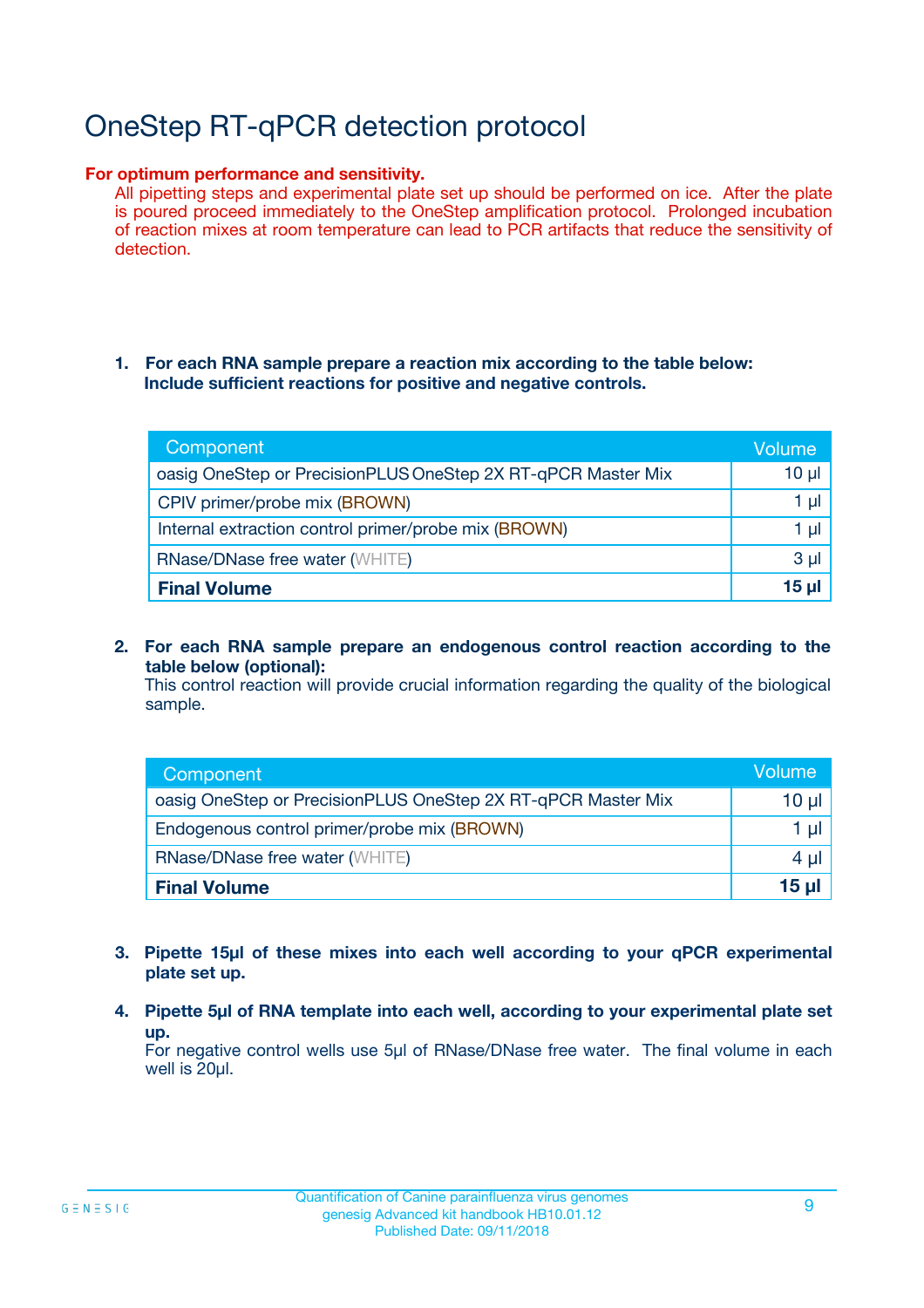**5. If a standard curve is included for quantitative analysis prepare a reaction mix according to the table below:**

| Component                                                    | Volume       |
|--------------------------------------------------------------|--------------|
| oasig OneStep or PrecisionPLUS OneStep 2X RT-qPCR Master Mix | 10 µl        |
| CPIV primer/probe mix (BROWN)                                |              |
| <b>RNase/DNase free water (WHITE)</b>                        | 4 U          |
| <b>Final Volume</b>                                          | <u>15 µl</u> |

- **6. Preparation of standard curve dilution series.**
	- **1) Pipette 90µl of template preparation buffer into 5 tubes and label 2-6**
	- **2) Pipette 10µl of Positive Control Template (RED) into tube 2**
	- **3) Vortex thoroughly**
	- **4) Change pipette tip and pipette 10 µl from tube 2 into tube 3**
	- **5) Vortex thoroughly**

**Repeat steps 4 and 5 to complete the dilution series**

| <b>Standard Curve</b>         | <b>Copy Number</b>     |
|-------------------------------|------------------------|
| Tube 1 Positive control (RED) | $2 \times 10^5$ per µl |
| Tube 2                        | $2 \times 10^4$ per µl |
| Tube 3                        | $2 \times 10^3$ per µl |
| Tube 4                        | $2 \times 10^2$ per µl |
| Tube 5                        | 20 per µl              |
| Tube 6                        | 2 per µl               |

**7. Pipette 5µl of standard template into each well for the standard curve according to your plate set-up**

The final volume in each well is 20µl.

### OneStep RT-qPCR Amplification Protocol

Amplification conditions using oasig OneStep or PrecisionPLUS OneStep 2X RT-qPCR Master Mix.

|             | <b>Step</b>                  | <b>Time</b>      | <b>Temp</b> |
|-------------|------------------------------|------------------|-------------|
|             | <b>Reverse Transcription</b> | $10 \text{ min}$ | 55 °C       |
|             | Enzyme activation            | 2 min            | 95 °C       |
| Cycling x50 | Denaturation                 | 10 <sub>s</sub>  | 95 °C       |
|             | <b>DATA COLLECTION *</b>     | 60 s             | 60 °C       |

\* Fluorogenic data should be collected during this step through the FAM and VIC channels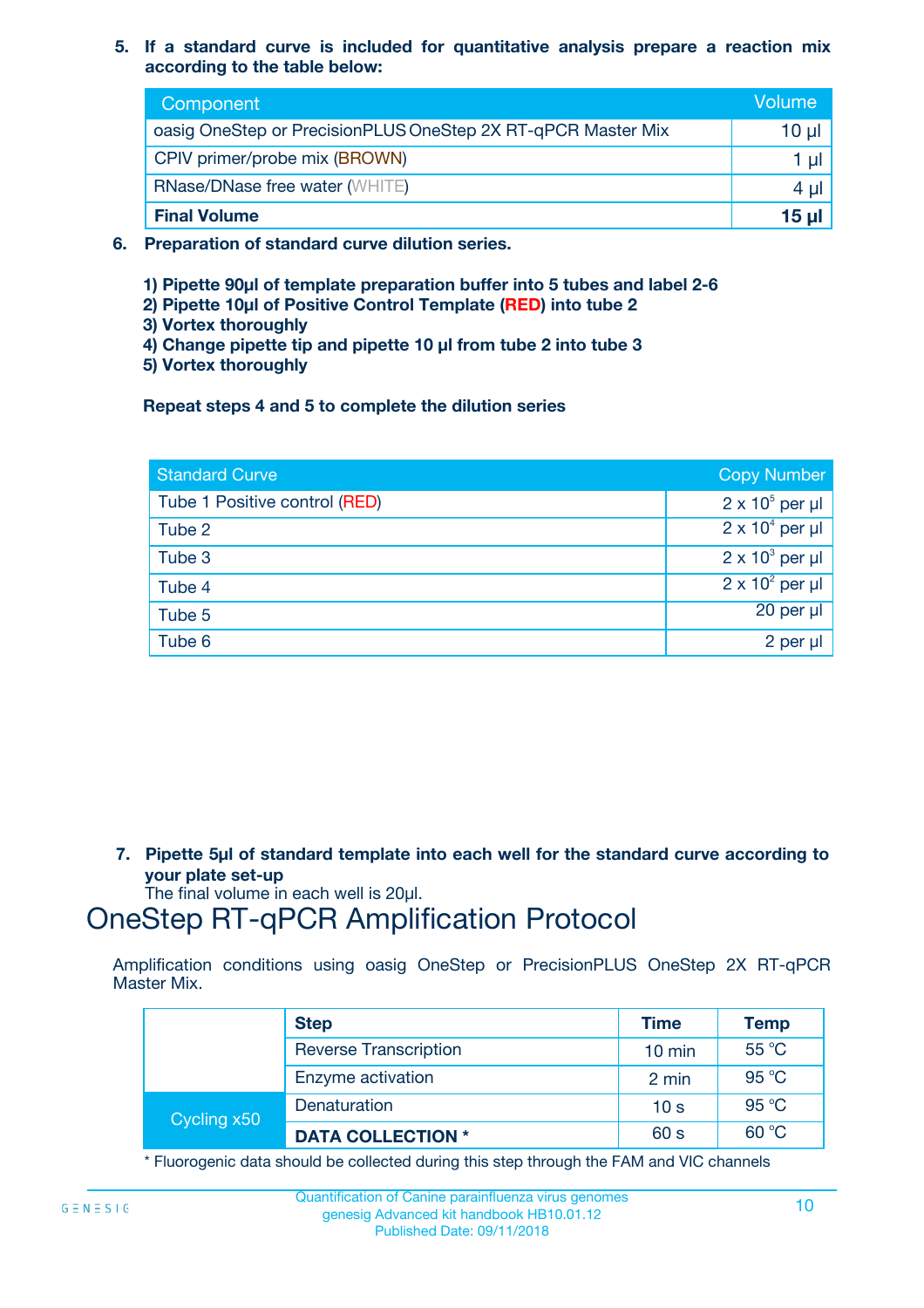### Interpretation of results

| <b>Target</b><br>(FAM) | Internal<br>control<br>(NIC) | <b>Positive</b><br>control | <b>Negative</b><br>control | Interpretation                                                                                                  |
|------------------------|------------------------------|----------------------------|----------------------------|-----------------------------------------------------------------------------------------------------------------|
| $\leq 30$              | $+ 1 -$                      | ÷                          |                            | <b>POSITIVE QUANTITATIVE RESULT</b><br>calculate copy number                                                    |
| > 30                   | ÷                            | ÷                          |                            | <b>POSITIVE QUANTITATIVE RESULT</b><br>calculate copy number                                                    |
| > 30                   |                              | ÷                          |                            | <b>POSITIVE QUALITATIVE RESULT</b><br>do not report copy number as this<br>may be due to poor sample extraction |
|                        | ÷                            | ÷                          |                            | <b>NEGATIVE RESULT</b>                                                                                          |
| $+ 1 -$                | $+ 1 -$                      | ÷                          | $\leq$ 35                  | <b>EXPERIMENT FAILED</b><br>due to test contamination                                                           |
|                        | $+ 1 -$                      |                            | > 35                       | $\star$                                                                                                         |
|                        |                              | ÷                          |                            | <b>SAMPLE PREPARATION FAILED</b>                                                                                |
|                        |                              |                            |                            | <b>EXPERIMENT FAILED</b>                                                                                        |

Positive control template (**RED**) is expected to amplify between Cq 16 and 23. Failure to satisfy this quality control criterion is a strong indication that the experiment has been compromised.

\*Where the test sample is positive and the negative control is positive with a  $Cq > 35$ , the sample must be reinterpreted based on the relative signal strength of the two results:



If the sample amplifies  $> 5$  Cq earlier than the negative control then the sample should be reinterpreted (via the table above) with the negative control verified as negative.



If the sample amplifies  $< 5$  Cq earlier than the negative control then the positive sample result is invalidated and the result should be determined inconclusive due to test contamination. The test for this sample should be repeated.